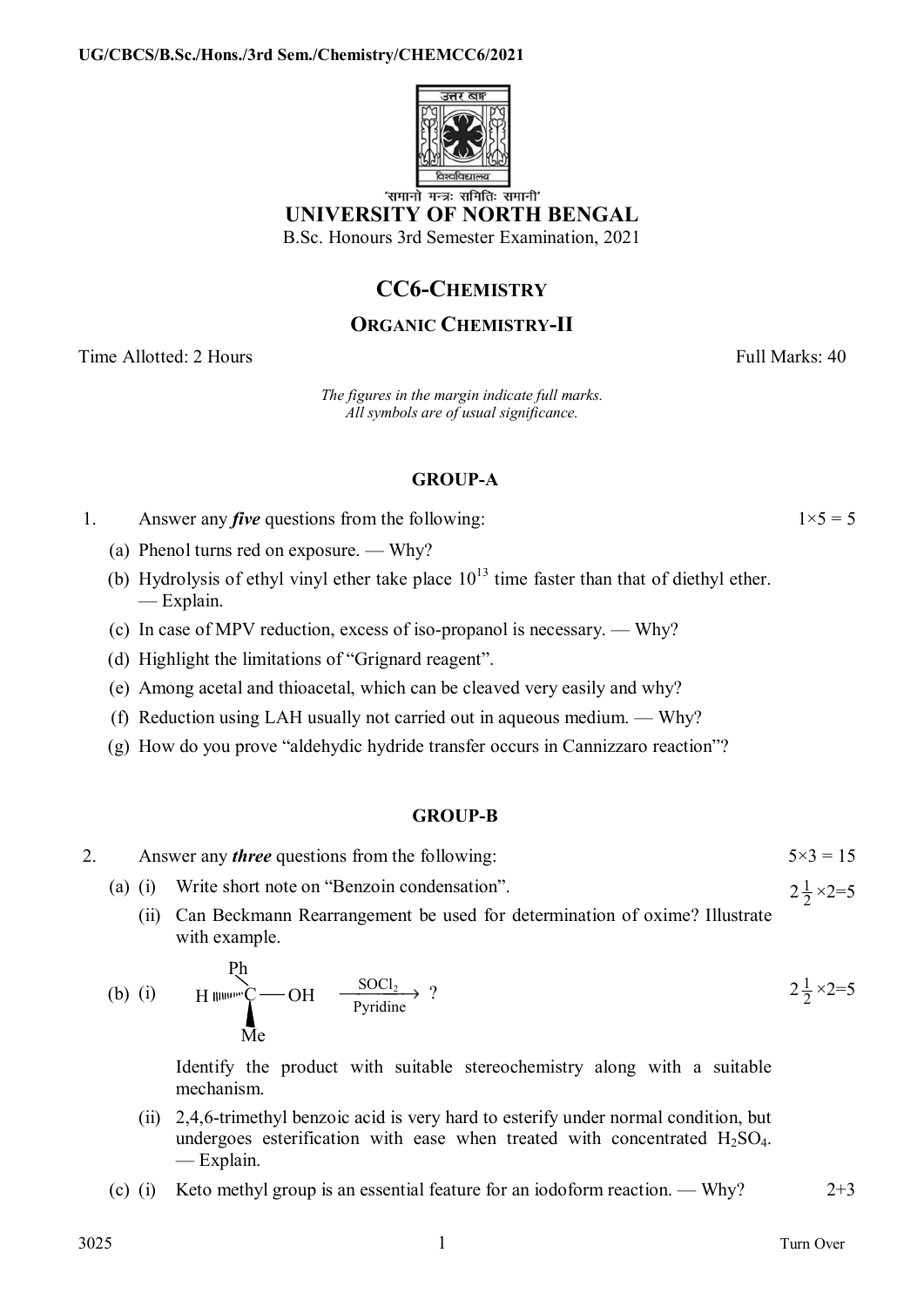(ii) 
$$
H_2N-(CH_2)_{n-2}-CH_2Br \longrightarrow \bigotimes_{NH}^{n-2}
$$

Under standard condition, the rate of cyclizations are recorded as follows:

$$
n = 4 \t 5 \t 6 \t 7
$$
  
rate = 0.002 \t 100 \t 1.7 \t 0.03

Explain these variations.

(d) (i) Arrange the following nucleophiles with increasing order of their nucleophilicity:  $3+2$ 

PhO<sup>-</sup>, EtO<sup>-</sup>, AcO<sup>-</sup>, <sup>-</sup>NH<sub>2</sub>, <sup>-</sup>CHMe<sub>2</sub>

Provide suitable explanation in support of your choice.

(ii)  $H_3C-CH-CH-CH_3 \xrightarrow{Pb(OAc)_4} A$ OH OH  $_{3}C - CH - CH - CH_{3} \xrightarrow{\text{10(ORC)}_{4}}$ 

Find A and write its mechanism.

(e) Define "organometallic compound". How do you prepare PhLi? Write possible product(s) that one expect in the following reaction. — Explain the mechanism.  $1+1+3$ 



#### **GROUP-C**

 $2\frac{1}{2} \times 4$ 

3. Answer any *two* questions from the following:  $10 \times 2 = 20$ 

(a) Predict the product(s) and suggest plausible mechanism.